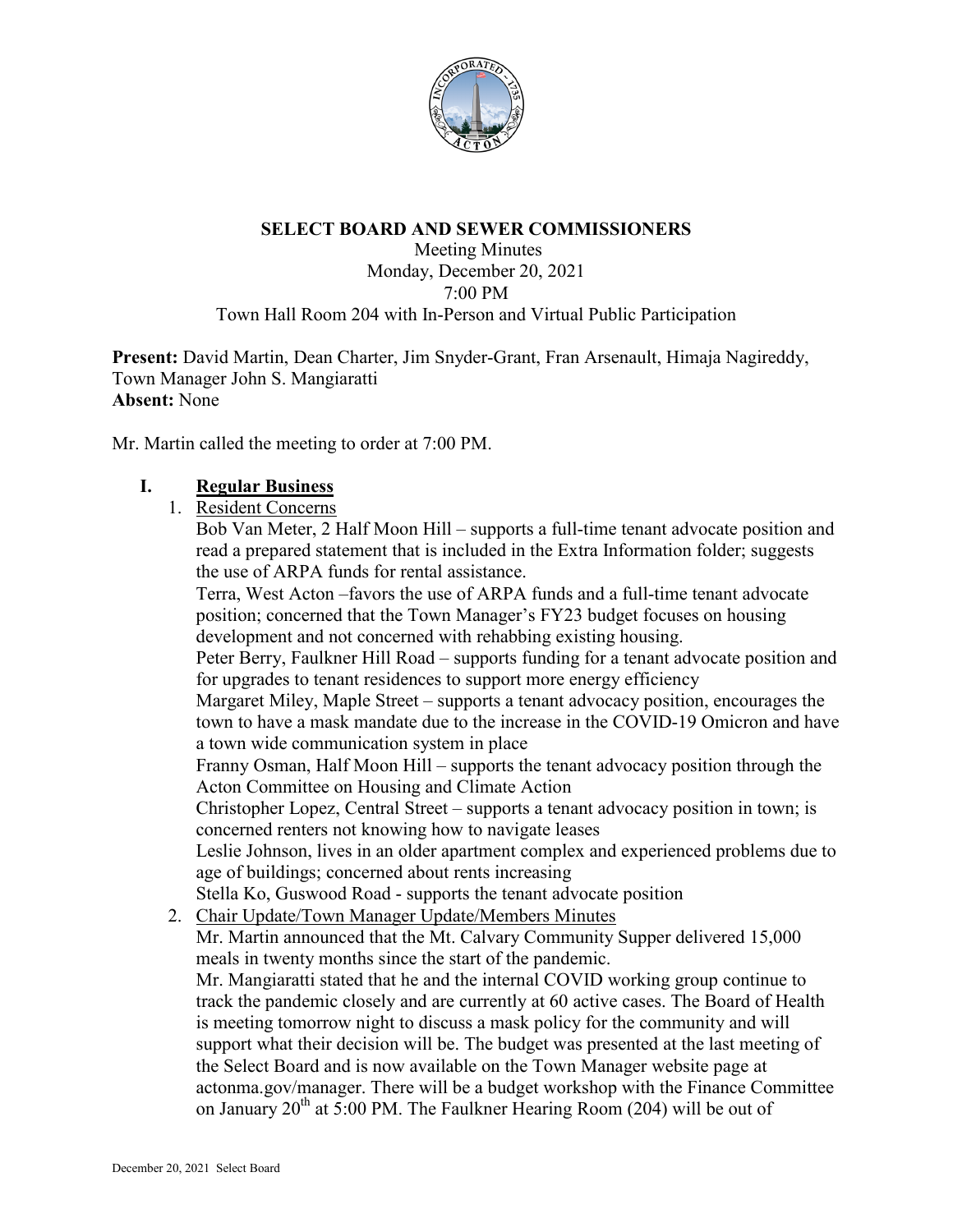

commission from January 11-19th for electronic upgrades. The new Economic Development Director, Julie Pierce Onos, started last Monday and will be at the first meeting in January to introduce herself

Mr. Snyder-Grant reported on a meeting between Leo Fochtman, Select Board member Himaja Nagireddy, and himself reviewing previous Select Board meetings where Ms. Nagireddy noted at the end of one Board meeting that there had been some harmful comments made, and a subsequent meeting where Mr. Fochtman asked what they were. The three of them had a productive and helpful conversation. Going forward, Mr. Snyder-Grant reminds the Board members of the Visitor Code of Conduct and the potential use of Roberts Rules "Point of Order" if such a need arises. Ms. Nagireddy noted regarding the support for a tenant advocate position and have heard from several members of the community and wanted to know how to move forward with the position, and looking for guidance on how to move forward funding the position, and looking forward for having the topic discussed at a future meeting.

## **II. Public Hearings**

3. 7:10 PM Natural Gas Petitions (continued from November 15, 2021)

Mr. Martin read the public hearing notice at 7:25 PM. Representing National Grid is Mary Mulroney. The applicant for Quarry Road at Mirasol Circle has withdrawn their application. The applicant for the gas main petition for Martin Street at Liberty Street continued their request for a gas main connection. Mr. Snyder-Grant updated the Board via communications with the Boston Area Gleaners Executive Director regarding their request to use the greenhouses which currently use propane which is not cost efficient for the colder months. This communication is in the Extra Information folder. The Boston Area Gleaners is requesting to continue their request to attach to natural gas as because it will take some time to study and decide on alternatives. They would like to find a way to move away from natural gas. They are embarking on the creation of a five year plan for future heating options.

Terra, West Acton – request to stop calling it natural gas and consider it a climate emergency and vote no to the installation petition.

Debra Simes, Concord Road, had a question if the house on the property is heated by oil or natural gas, suggest continuing the hearing again to come up with alternative heating sources

Judith Aronstein, Gregory Lane – encourages the Board to say no to new installations.

Adam Nolde, South Acton - questioned who bears the cost to the hookup and what is the cost; Ms. Mulroney clarified that the contractor or owner bears the cost, and does not know what the cost is.

Fran Cummings, Martin Street – had conversation with the operations manager of the farm who seemed able and willing to talk knowledgably about electrification and how to get there for the Farm. Mr Cummings hoped the town could find funding for alternative measures of supplying renewable energy, because using natural gas harms the climate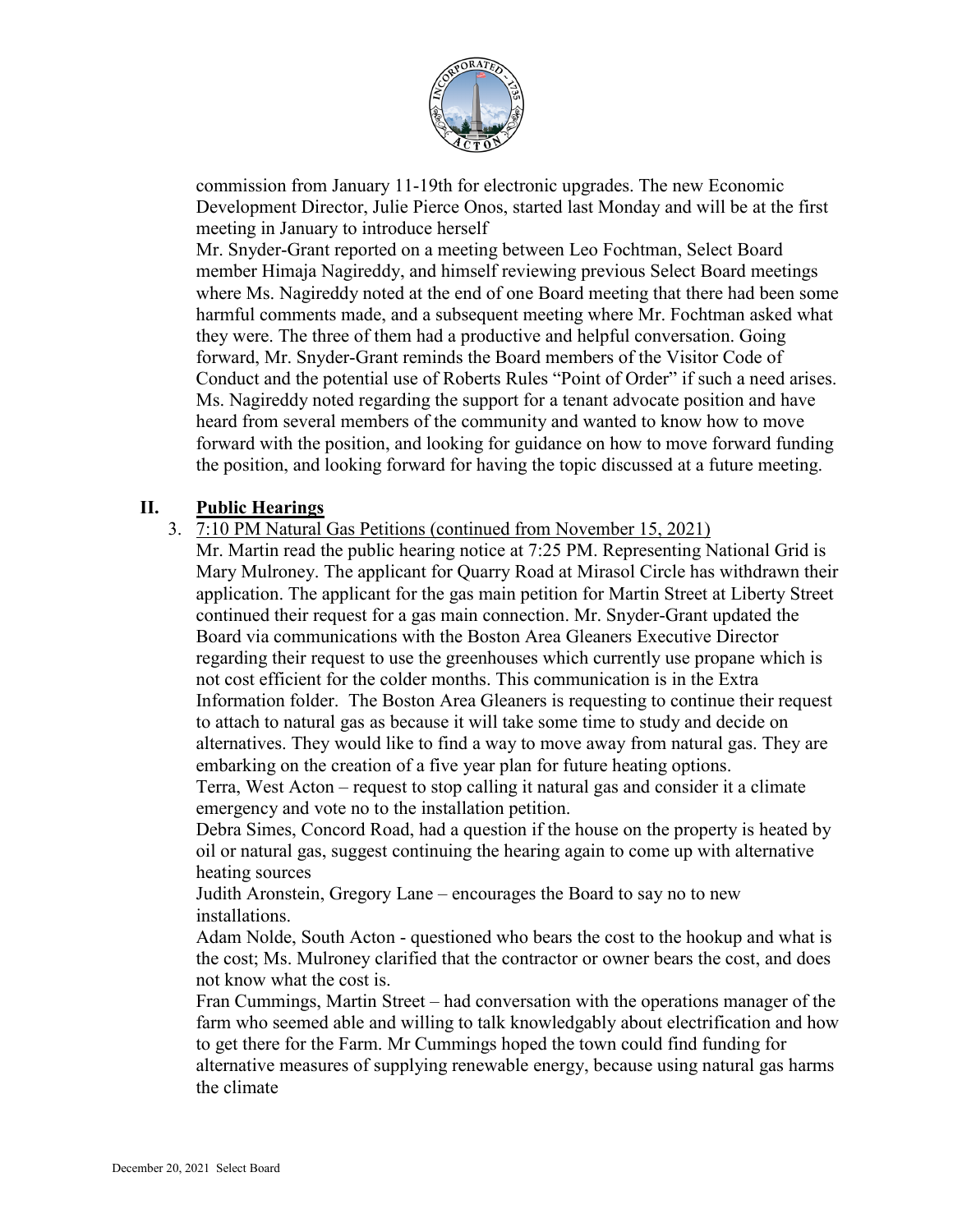

### **Mr. Charter moved to close the hearing, seconded by Ms. Arsenault and voted unanimously 5-0.**

Mr. Snyder-Grant noted that the Town has a moratorium on non-emergency digging in the streets at this time of year, and so no digging will happen on Liberty Street until Spring, Mr. Snyder-Grant also noted that the reason the Mirasol Circle application was withdrawn was that the developers wanted to complete their houses this winter, and so decided to use propane instead of gas as a heating source.

**Mr. Charter moved, seconded by Mr. Snyder-Grant to approve the natural gas petition to service the Boston Area Gleaners from Liberty Street to Martin Street and voted 4-0 (Mr. Snyder-Grant abstained).**

4. 7:15 PM Pole Relocation Petition, Eversource, High Street

Mr. Martin read the public hearing notice at 7:50 PM. DPW Director Corey York updated the Board regarding granting the easements to complete the sidewalk on High Street. An owner that an easement was needed from, offered to sign the easement if two utility poles were relocated across High Street. If the Board approves the pole relocation, Mr York will reach out to the resident with the grant of easement again. **Mr. Charter moved, seconded by Mr. Snyder-Grant to close the public hearing and was voted unanimously 5-0. Mr. Charter moved, seconded by Ms. Arsenault to approve the pole relocation petition and was voted unanimously 5- 0.**

# **III. New/Special Business**

5. MAPC and Sustainability Presentation of Climate Action Plan Blueprint Goals and Strategies

Sustainability Director Andrea Becerra and MAPC (Metropolitan Area Planning Council) representatives Julie Curti and Van Du presented the summary of the Acton Climate Action Blueprint including an extensive set of strategies meant to target lowering net greenhouse gas emissions to zero by 2030. These were developed with extensive public input, and technical review by the MAPC. Next steps were reviewed, including a phase 2, scheduled for this Spring, where each strategy will be looked at to measure both cost and greenhouse gas reduction potential, to verify that the plan could meet the goal; to look at a variety of possible funding mechanisms; and to recommend some of the strategies as immediate priorities. Ms. Becerra also reported on parallel work with the School District to plan for the transition of all Town and School buildings away from fossil fuels.

Members of the Board were appreciative of the Climate Action Plan Blueprint report. Mr. Snyder-Grant noted that the equity goals of the Climate Action Plan (CAP) will mean that any work to retrofit existing multifamily housing will need to find a way to avoid having these improved buildings create a gentrification situation where existing renters are forced out by rising rents. One part of the answer may be the rehab housing trust proposed by one of the Select Board's goals, which would take units off of the open market. A concern was raised by Mr. Snyder-Grant about the strategy that began "affordable housing and mixed-use development within ½ mile of public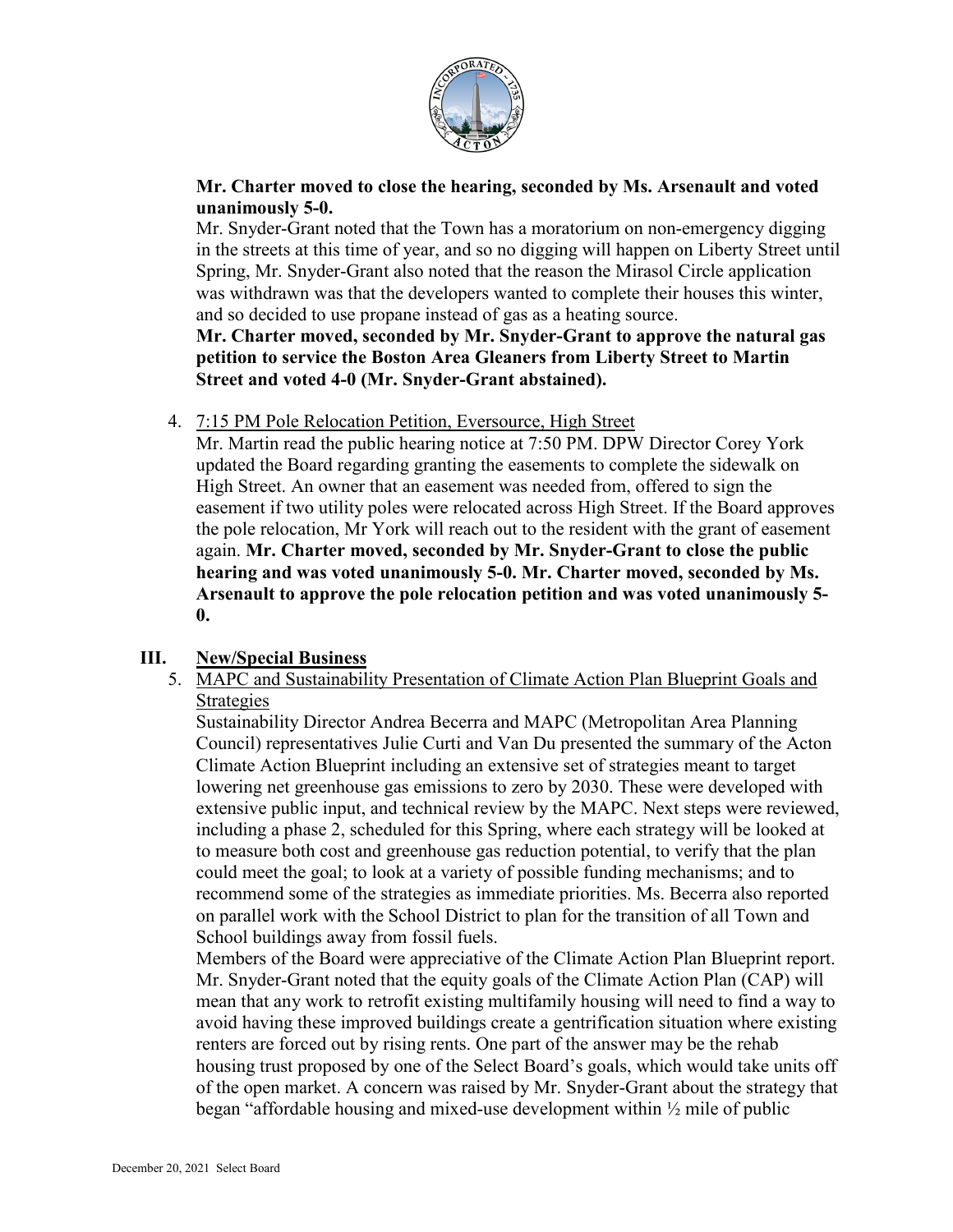

transit..". While he agreed with the goal, he didn't think that it belonged in an emissions reduction plan, because any new housing, even if desirable for other reasons, would cause a net increase in emissions. Mr Snyder-Grant also appreciated the references to resilience in the draft Blueprint, 'resilience' being used here to stand for the various ways Acton needs to prepare for the effects of climate change. He noted that other plans that the Town is responsible for will need to be looked at with resilience in mind, in particular the Open Space and Recreation Plan, and our plans for economic development, where a particular focus is called for in encouraging local replacements for supplies that may be disrupted by climate change.

Mr. Charter commented on the goals regarding tree cover. Aggressively replacing trees in a tree-dense town like Acton would be a difficult goal to achieve; concerned about the goal to invest in a municipal nursery and lack of open space and that trees would have to be cut down to provide a nursery for trees seems contradictory; a Select Board goal was to increase the tree warden staff and would increase taxes, and that the Board needs to have a practical approach for the goals listed.

Ms. Nagireddy questioned the first two action items in the plan potentially increasing new building and being counter-intuitive to a Climate Action Plan and would like to see prioritizing on rehabbing current buildings.

Ms. Arsenault commented on the two goals about increasing affordable housing and questioned about current housing stock within half a mile of the train station. Mr. Martin questioned how the action items were decided to be included in the Blueprint, Ms. Becerra stated that approximately 85% of the action items were derived from community input.

Charlie Kadlec, Paul Revere Road – concerned the emphasis what can do is good, very little attention of possible negative aspects, such as converting natural gas to heat pumps involving chemicals that can harm the environment.

Kim Kastens, Pope Road – appreciates the attention to the road map specifically towards resiliency

Alissa Nicol, School Street - would like to see less large development and noted the number of multi-family housing in close proximity to the South Acton Train Station and to focus on rehabbing older existing.

Terra, West Acton – feels the plan includes increasing greenhouse gasses and would rather encourage stopping the growth of (residential) developments.

Karen Watkins, Strawberry Hill Road – looking forward to phase 2, how to finance it, noting making the transition and investment for the future.

Fran Cummings, Martin Street – recommended the Select Board have a placeholder in the FY23 budget to be able to start the work of the Climate Action Plan

Ms. Becerra responded to the several comments made by Select Board members and members of the public.

Mr. Manager requests that the Board consider moving forward to the next phase of the Blueprint.

**Ms. Arsenault moved to support the town moving to phase 2 while continuing to take into consideration ongoing input of the community and the Board, seconded by Mr. Snyder-Grant and voted unanimously 5-0.**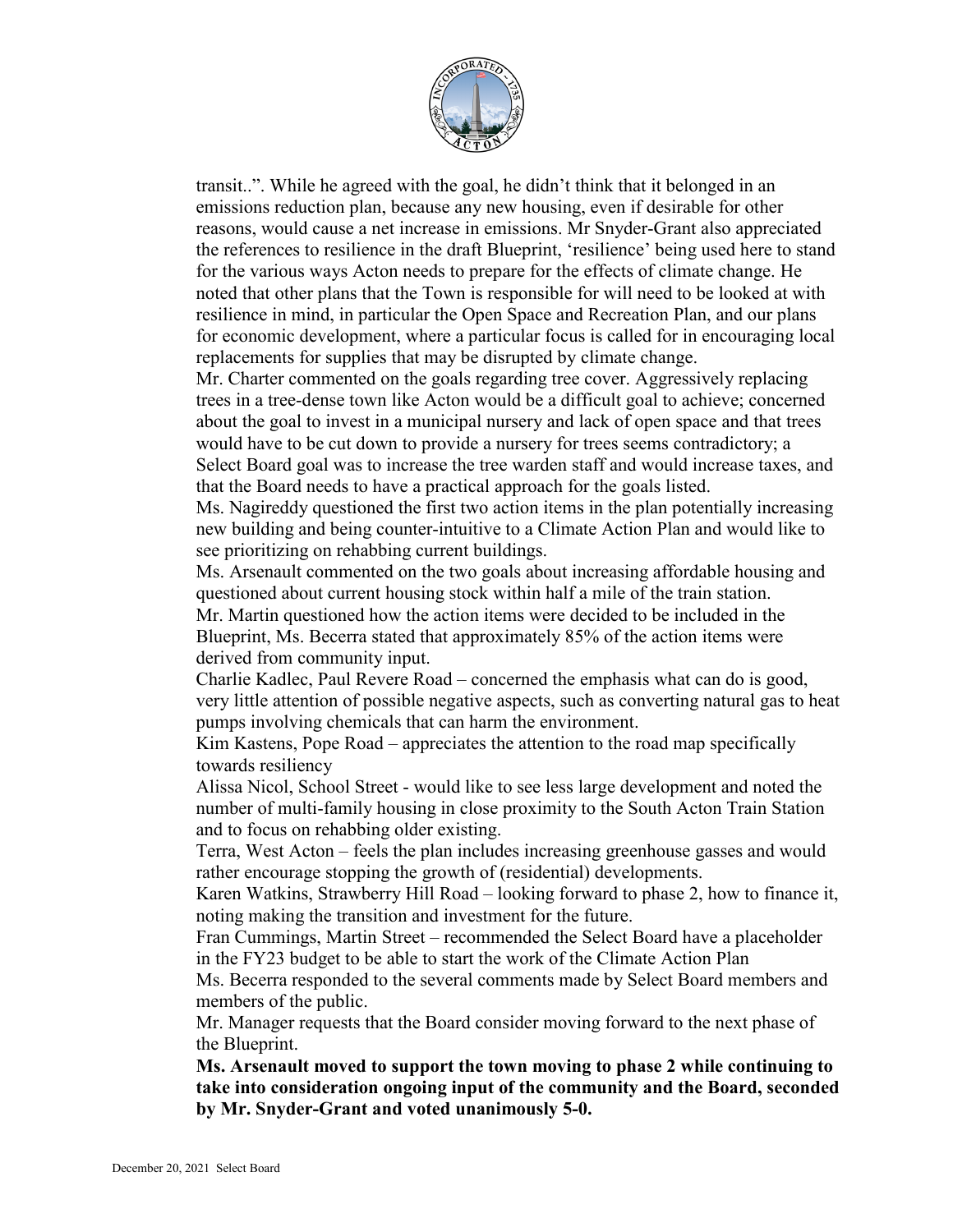

6. Discuss Policy Encouraging Building With Clean Energy Technology

Mr. Snyder-Grant presented a policy that would encourage building with Clean Energy technology and that a warrant article was passed at Town Meeting to encourage the Building Division to encourage developers to consider utilizing a more clean energy approach. It would direct the Town Manager to work with town staff and various Boards and Committees are informed early in the process in the initial review of project developments in their application process early enough to consider using alternative means of energy supply instead of fossil fuels. Mr. Charter is concerned how the policy would be implemented if approved by the Board, and would like assurance it would be a cooperative effort between town staff, Boards and Committees, developers, construction companies and businesses. Ms. Nagireddy commented on strengthening the language to include asking developers why they are choosing fossil fuels over cleaner energy.

Mr. Martin explained that this document is a policy and can only direct town staff. Dan Malloy, member of Economic Development Committee – reviewed the draft policy on December  $2<sup>nd</sup>$ , and stated on behalf of the EDC that they strongly oppose the Select Board approving a policy that would subject contractors and developers to scrutiny around energy use decisions

Karen Watkins, Strawberry Hill Road – supports the policy

Terra, West Acton – supports the policy

Judith Aronstein – feels it helps the Board when approached by National Grid for gas main petition and offering developers an alternative they may not know about Alissa Nicol, School Street – reminded that the town voted a Climate Emergency and also not allowing fossil fuels for new developments

Mr. Snyder-Grant recommends waiting to discuss the policy at a future meeting because of the lateness of hour, and because waiting two weeks will not defeat the purpose of the policy. The Board generally agreed to have a discussion at a future meeting.

7. Presentation from Water Resource Advisory Committee Regarding Water Study Ron Beck and Ron Parenti presented the proposed water study. Mr. Parenti gave an overview of the WRAC members, and the responsibilities of the Acton Water District and its association with the Water Resources Advisory Committee. Mr. Martin noted his concern about that the study did not address PFAS issues, which are at the heart of resident concerns about Acton's water. He was also explained that he thought there was a disconnect between the study slides focus on the quantity of available water, and the fact that each rainfall in Acton drops way more than the amount of water supply treated as a limit in the study slides.

Terra, West Acton – supports the presentation and that the amount funding should be increased to \$400,000 so that a complete twon-wide study coould be completed, and not just the proposed portion focused on Great Road.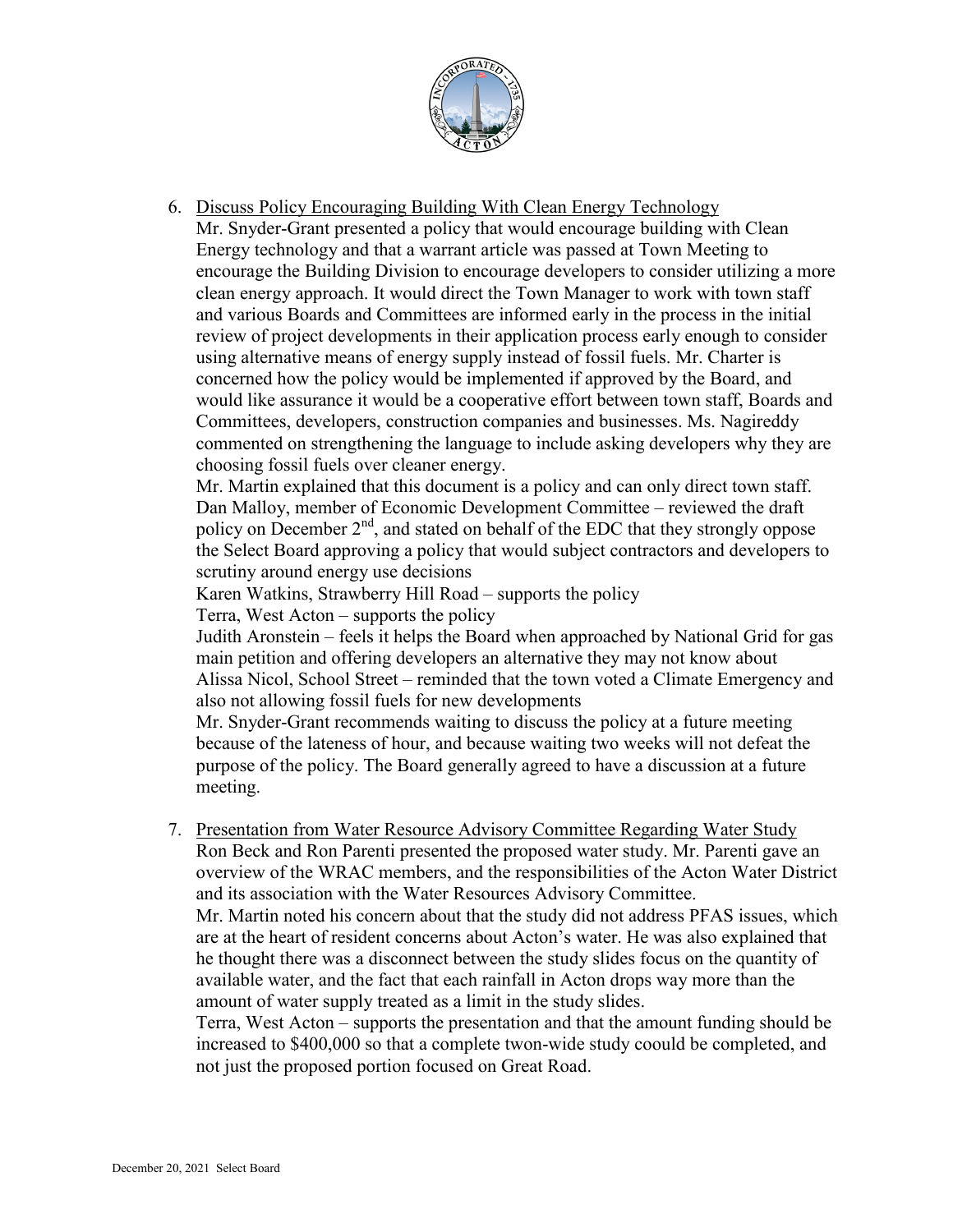

**Mr. Snyder-Grant moved to approve the use of forty-thousand of previously allocated money to fund the water study focusing on Great Road, and seconded by Ms. Nagireddy. The Board voted 4-1 (Martin)**

8. Approve Revised Charge, Diversity, Equity and Inclusion Commission

Mr. Charter requested that there should be language added regarding collaborating with the Acton-Boxborough Regional School District due to past incidents revolving around the school district.

Charlie Kadlec, Paul Revere Road – mentioned there was no explanation on how the DEIC came to their conclusion in their report.

Stella Ko, Guswood Road – appreciates the proposed charge including different parts of town and the school

Terra, West Acton – appreciates the work on the charge

Linda Vieira, Nagog Woods – encourages the Board to vote yes and appreciates adding the school district

**Mr. Snyder-Grant moved, seconded by Ms. Nagireddy to approve the charge as drafted with the additions under duties collaborating with the Acton-Boxborough Regional School District to address incidents and voted unanimously 5-0.**

9. Approve Temporary License Agreement, Boston Area Gleaners

Mr. Mangiaratti explained that this is a temporary license for the BAG to farm the land by the conservation area on the Caouette land that has a conservation restriction. The intent is that this will be replaced by a longer-term agreement to be on the Town Meeting warrant.

**Mr. Charter moved, seconded by Ms. Nagireddy and voted unanimously 5-0.**

- 10. Accept Grant of Easement, 282 Main Street This is the last easement associated with the Kelley's corner project **Mr. Charter moved, seconded by Mr. Snyder-Grant and voted unanimously 5-0.**
- 11. Board to Vote on 2022 License Renewals

**Mr. Charter moved, seconded by Mr. Snyder-Grant to approve the license to expose, keep for sale, and to sell all kinds of alcoholic beverages to be drunk on premises as listed in the renewal master list (Section 12) and approved unanimously 5-0.**

**Mr. Charter moved, seconded by Mr. Snyder-Grant to approve retail package good stores license to expose, keep for sale, and to sell all kinds of alcoholic beverages, not to be drunk on premise as listed in the master renewal list (section 15) and approved unanimously 5-0.**

**Mr. Charter moved, seconded by Ms. Arsenault to approve the retail package goods store license to expose, keep for sale and to sell wines and malt beverages, not to be drunk on premise as listed in the master renewal list (section 15) and approved unanimously 5-0.**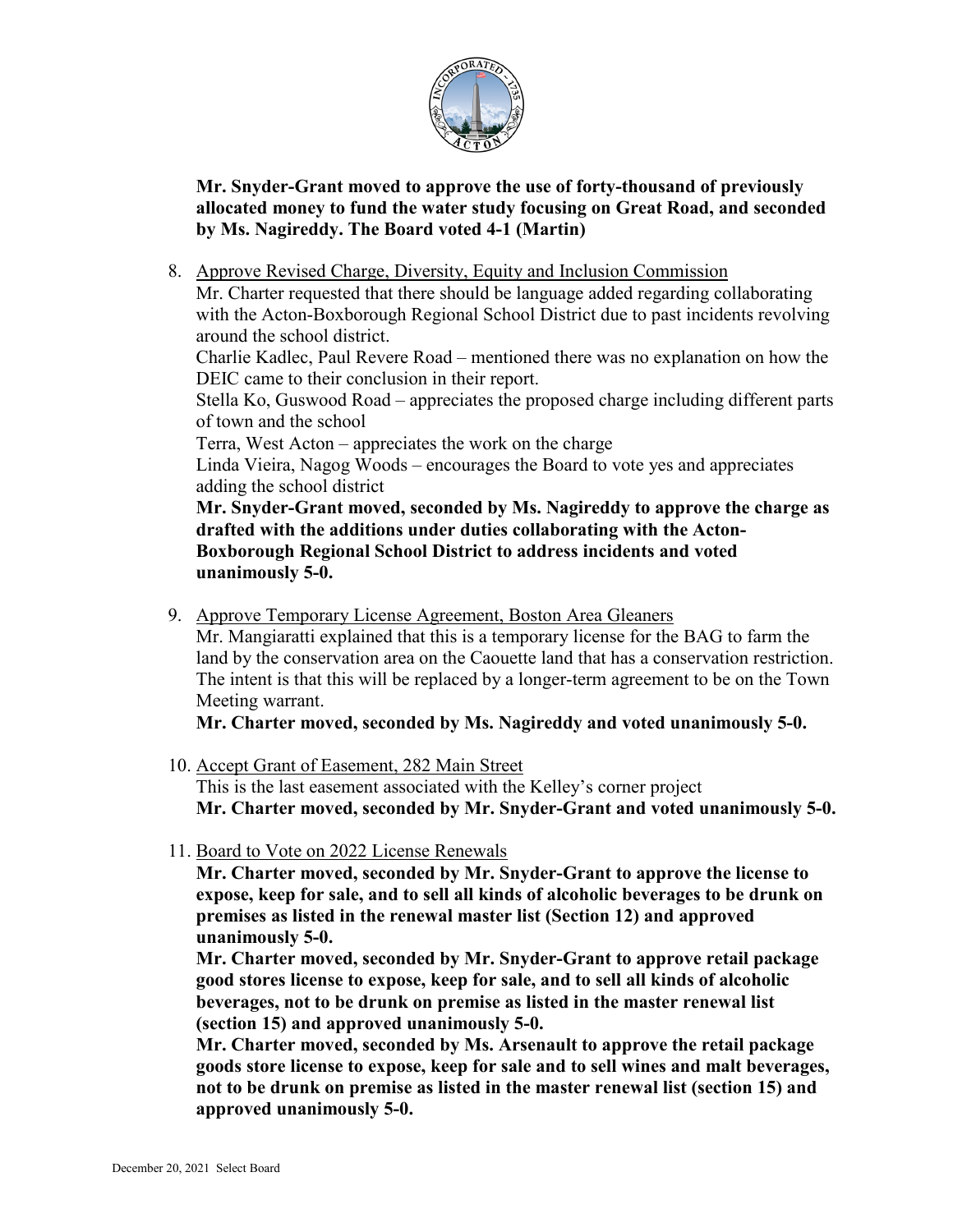

**Mr. Charter moved, seconded by Ms. Arsenault to approve the common victualler license to expose, keep for sale, and to sell wines and malt beverage to be drunk on premise as listed in the master renewal list (section 12) and approved unanimously 5-0.**

**Mr. Charter moved, seconded by Ms. Nagireddy to approve the Class II used car dealer licenses as listed in the master renewal list and approved unanimously 5- 0.**

**Mr. Charter moved, seconded by Ms. Arsenault to approve the class I new car dealer licenses as listed in the master renewal list and approved unanimously 5- 0.**

**Mr. Charter moved, seconded by Ms. Nagireddy to approve renewal of bowling alley and billiard table licenses as listed in the master renewal list and approved unanimously 5-0.**

**Mr. Snyder-Grant moved, seconded by Ms. Arsenault to approve the 24 hour operating permit as listed in the master approval list and approved unanimously 5-0.**

**Mr. Snyder-Grant moved, seconded by Mr. Charter to approve automated amusement devices as listed in the master renewal list and approved unanimously 5-0.**

**Mr. Charter moved, seconded by Mr. Snyder-Grant to approve the common victualler license as listed in the master renewal list and approved unanimously 5-0.**

# **IV. Consent Items**

Mr. Martin held consent item 13 as Mr. Mangiaratti stated that the item was not ready for the packet and will be on the next agenda. **Mr. Snyder-Grant moved, seconded by Ms. Arsenault to approve consent items 12, and 14-16 inclusive and voted unanimously 5-0.**

### **Sewer Commissioners**

(i) Discuss Request from Acton Water District Related to Use of Waste Water Treatment Plant as a PFAS Mitigation Measure (discussed after all New Business)

The Sewer Commissioners discussed agenda items 8-16 item before what was listed in order on the Agenda.

Chris Allen from the AWD presented the request. Assabet 1A well is the most affected well at 35-35 parts per trillion of the 6 PFAS compounds that are included in State guidelines. The AWD is requesting to move the backwash associated with cleaning the filters offsite to the South Acton Water Treatment plant to reduce the concentration. The discharge expected to be sent to the Water Treatment plant would be at a higher capacity up to 3000 gallons per day and lower during the winter months. It classifies as an industrial discharge and use chemicals (citric acid) to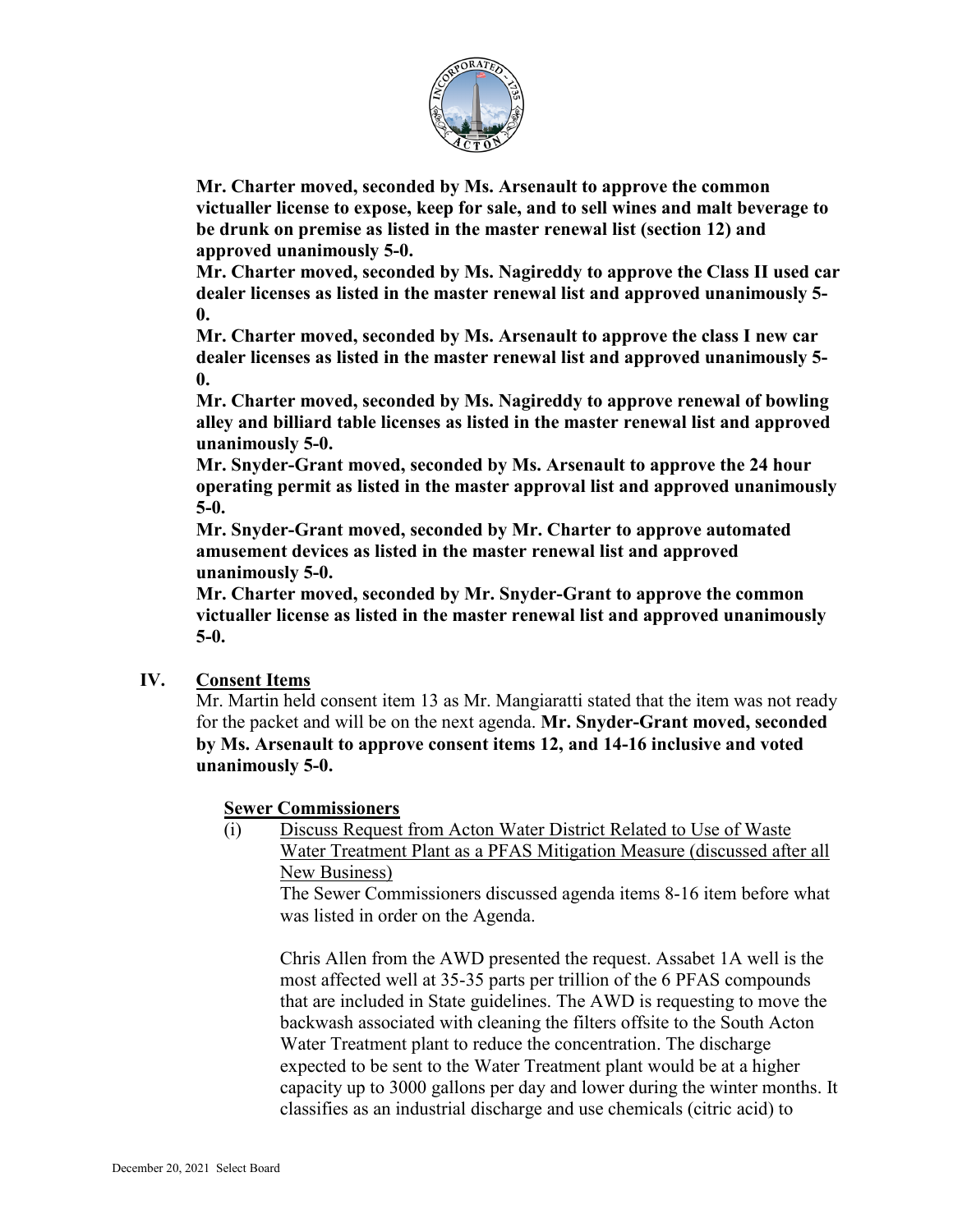

deactivate the chemicals in the filter. It neutralizes the pH content. The long term options are to not use wells that have PFAS or to filter them. The proposal for the amount of time to temporarily increase the discharge capacity as a mitigation measure was approximately six months at a minimum but will continue to monitor during that time to see what the impact is.

Alissa Nicol, School Street – would like to note what the energy cost to divert 3000 gallons per day

Kim Kastens, Pope Road – supports the experiment and worth trying, would like to have PFAS testing in both the incoming water and outgoing water at the Waste Water Treatment plant, and would like to have a discussion at a future date for what the criteria for deciding if there was a positive impact on the Assabet 1A well to justify continuing the experiment

Terra, West Acton – encourages the Board to hire an independent contractor to monitor the discharge; questioned if PFAS is already in the ground water, and questioned if the Acton Water District has a permit why they are coming to the Board

**Mr. Snyder-Grant moved, and seconded by Mr. Charter to have the Sewer Commissioners approve of the discharge plan as proposed by the Acton Water District. A requirement of this discharge is that the Water District report back within nine months on the impact of the discharges to waste water operations and Acton Water District operations and voted unanimously 5-0.**

**Mr. Charter moved and seconded by Ms. Arsenault to adjourn and voted unanimously 5-0. Meeting adjourned at 11:15 PM.**

#### **Documents and Exhibits Used During this Meeting**

- Agenda, December 20, 2021
- PDF of a Powerpoint presentation from Bob Van Meter on why Acton Needs a Tenant Advocate
- Natural Gas Petitions, National Grid
- Emailed communications with Boston Area Gleaners about the Natural Gas connection request
- Pole Relocation Petition, Eversource
- Climate Action Plan Blueprint Presentation
- Draft Police Encouraging Building with Clean Energy Technology
- Clean Energy Proposal Comment from Economic Development Committee
- Water Resource Advisory Committee Water Study Presentation
- Draft Revised Charge, Diversity, Equity and Inclusion Commission